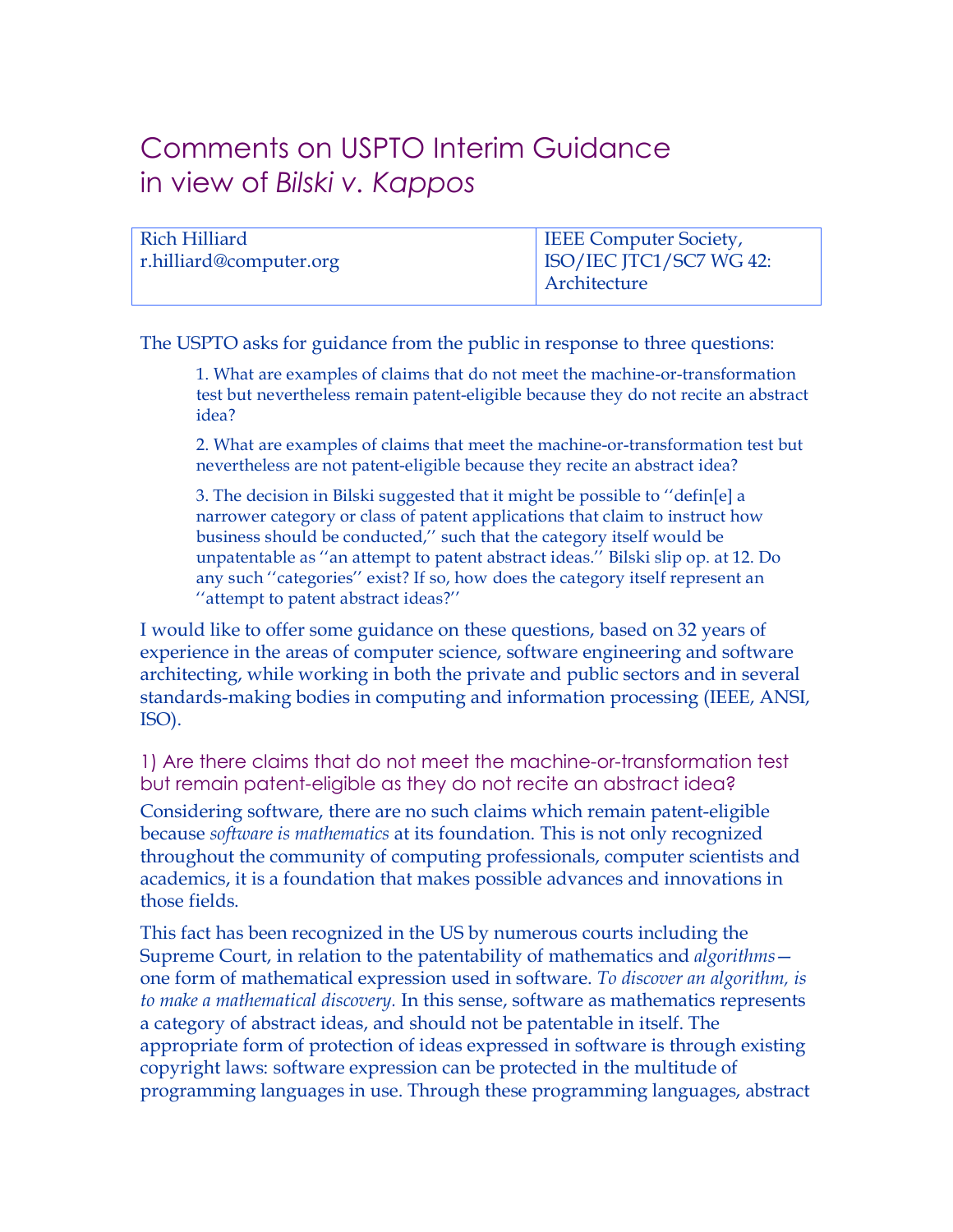ideas are expressed, and only those forms should be protected – via existing copyright provisions.

2) Are there claims that meet the machine-or-transformation test but are not patent-eligible as they recite an abstract ideas?

In regard to this question, I would like to offer a caution with respect to use of the term "machine" which patent examiners should be aware of.

Within the branches of mathematics upon which most software is based, there are a number of abstractions called "machines": Turing machines, automata, virtual machines, ... the term "machine" is unfortunate because it connotes a abstract idea that some patent examiners may confuse with physical machines.

*Turing machines*, invented by the mathematician Alan Turing in 1937, are an abstract idea embodying how to carry out *any computation expressed as an algorithm*. Turing machines are a fundamental underlying abstraction throughout computing, and existed prior to any "machine" realizing that abstraction.

*Virtual machines* occur throughout computing with names like: "operating systems," (such as Windows, OS X, Gnu/Linux), "computing platforms" (such as Android) and "the Web." At their essence is an abstract idea for shared operation, inter-communication and commonality – in effect, a "way of doing business" that is made possible using many different physical machine realizations. In the case of the Web that abstract idea is realized through an unknown number of types of machines (including Mac laptops, PC desktops, GNU/Linux tablets, etc.). The nature of the hardware is irrelevant to the essence of the Web. Programming languages, like Java, often include a virtual machine for running programs. We might say that a "virtual machine" is merely an obvious realization of a Turing machine – a refinement of one abstract idea into another for a particular purpose.

Patent examiners should not be confused by these usages of "machine" since they bear no similarity to machines in the traditional sense of a physical device. While the expression of a new virtual machine can be protected by ordinary copyright provisions, allowing software patents for virtual machines as abstract ideas would seriously impede technological innovation.

## 3) Is there a narrower category of patent claims in "how business should be conducted"?

Within the world of software, I am not aware of any such category. However, today "how business should be conducted" is frequently governed by national, industrial and international standards. The effect of software patents impedes progress not only in the commercial realm, but increasingly in standards-making bodies such as W3C, IEEE, ANSI, and ISO. It is likely to have a major impact in current national initiatives like the Smart Grid approaches to efficient power